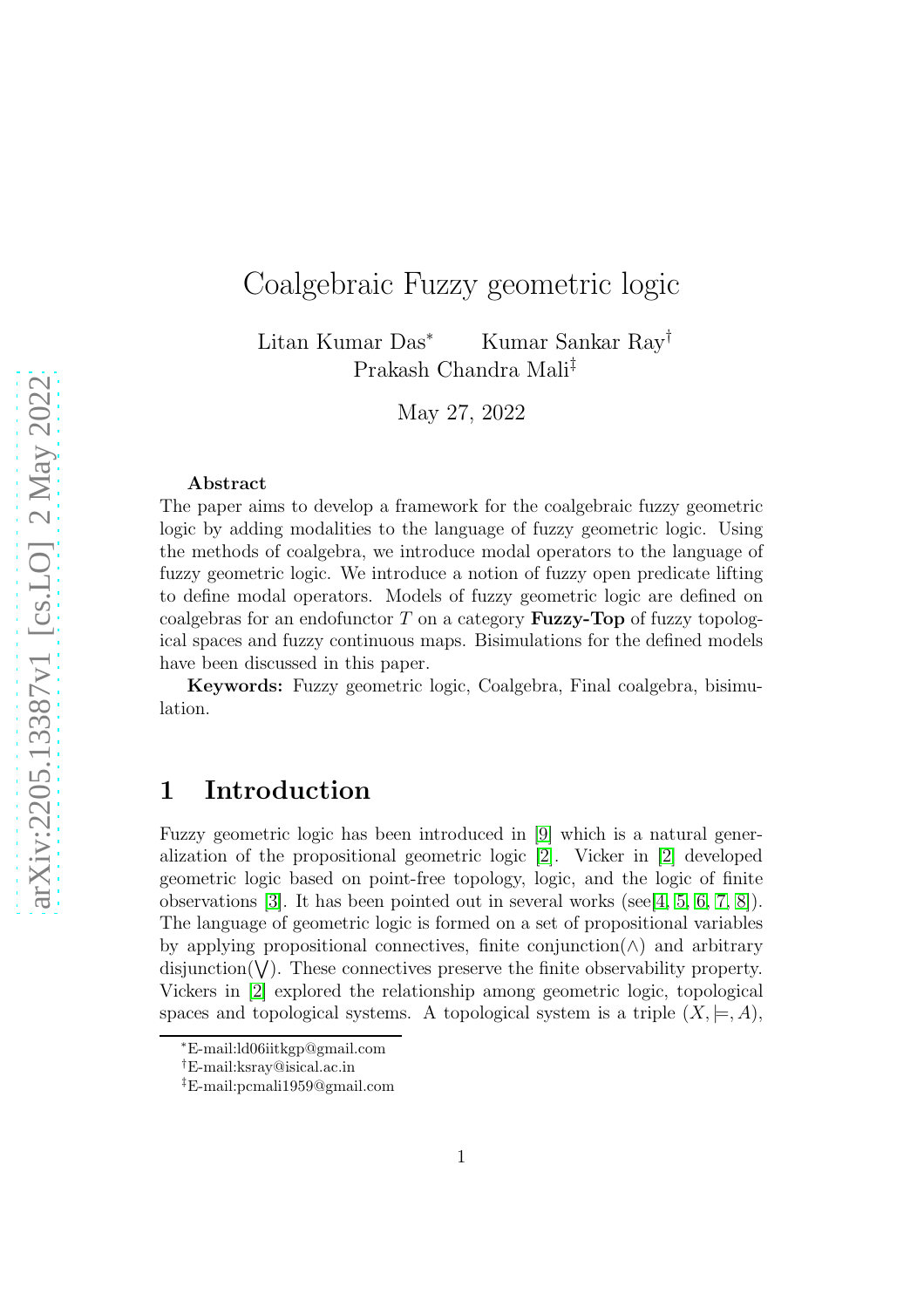where X is a non-empty set of objects, A is frame and  $\models$  is satisfaction relation relation from X to A.

The authors in [\[9\]](#page-14-0) generalize geometric logic to the many-valued context by extending the notion of satisfiability relation. They observed that when the satisfaction relation is fuzzy then the corresponding consequence relation may have two possibilities either crisp or fuzzy. Consequently, they introduced general fuzzy geometric logic and fuzzy geometric logic with graded consequence. Relationship among fuzzy geometric logic, fuzzy topology and fuzzy topological system has also been shown in their work.

Fuzzy topological space was defined in [\[10\]](#page-14-8) and has been taken into account in various works(e.g.,[\[11,](#page-14-9) [12,](#page-14-10) [13,](#page-14-11) [14,](#page-14-12) [15\]](#page-14-13)). Graded consequence and its related aspects can be found in [\[16\]](#page-15-0).

Different kinds of modal logics were developed based on the theory of coalgebras. In [\[17\]](#page-15-1), A.Kurz discussed colagebraic logic in more detail. The coalgebras for endofunctors provide semantics of the propositional modal logic. Coalgebraic logic for functors on the category of sets has been extensively studied in [\[18,](#page-15-2) [19\]](#page-15-3), where they use the notion of predicate lifting [\[21\]](#page-15-4) or relation lifting [\[20\]](#page-15-5) to define modal operators. Coalgebraic modal logic in the category of Stone coalgebras has been discussed in [\[22\]](#page-15-6). Coalgebraic geometric logic has been developed in [\[23,](#page-15-7) [24\]](#page-15-8) where modal operators are defined to the language of geometric logic based on the theory of colagebraic logic.

In this work, we develop fuzzy geometric logic with modalities via predicate liftings. We define fuzzy open predicate liftings that provide appropriate modalities to the language of fuzzy geometric logic.

The notion of bisimulation [\[25\]](#page-15-9) is extensively applied on various fields of computer science as well as in mathematics. Staton in [\[26\]](#page-15-10) was explored the relationship between different notions of colagebraic bisimulation. Bisimulations for Stone colagebras has been studied in [\[22\]](#page-15-6). In our work, we have discussed bisimulations for the defined models.

The paper is organised as follows. In Section [2,](#page-2-0) we have mentioned the ideas that are required for the work. we have defined coalgebraic logic for Fuzzy-Top-colagebras in Section [3,](#page-4-0) and then introduce fuzzy geometric models for an endofunctor  $T$  which provide the sematics of the colagebraic fuzzy geometric logics. In Section [4,](#page-7-0) we construct a final model in the category  $FMOD(T)$  of fuzzy geometric models for T, where T is an endofunctor on the category SFuzzy-Top of sober fuzzy topological spaces. In Section [5,](#page-10-0) we discuss bisimulations for fuzzy geometric models. We concluded the paper by mentioning future directions of work in Section [6.](#page-13-0)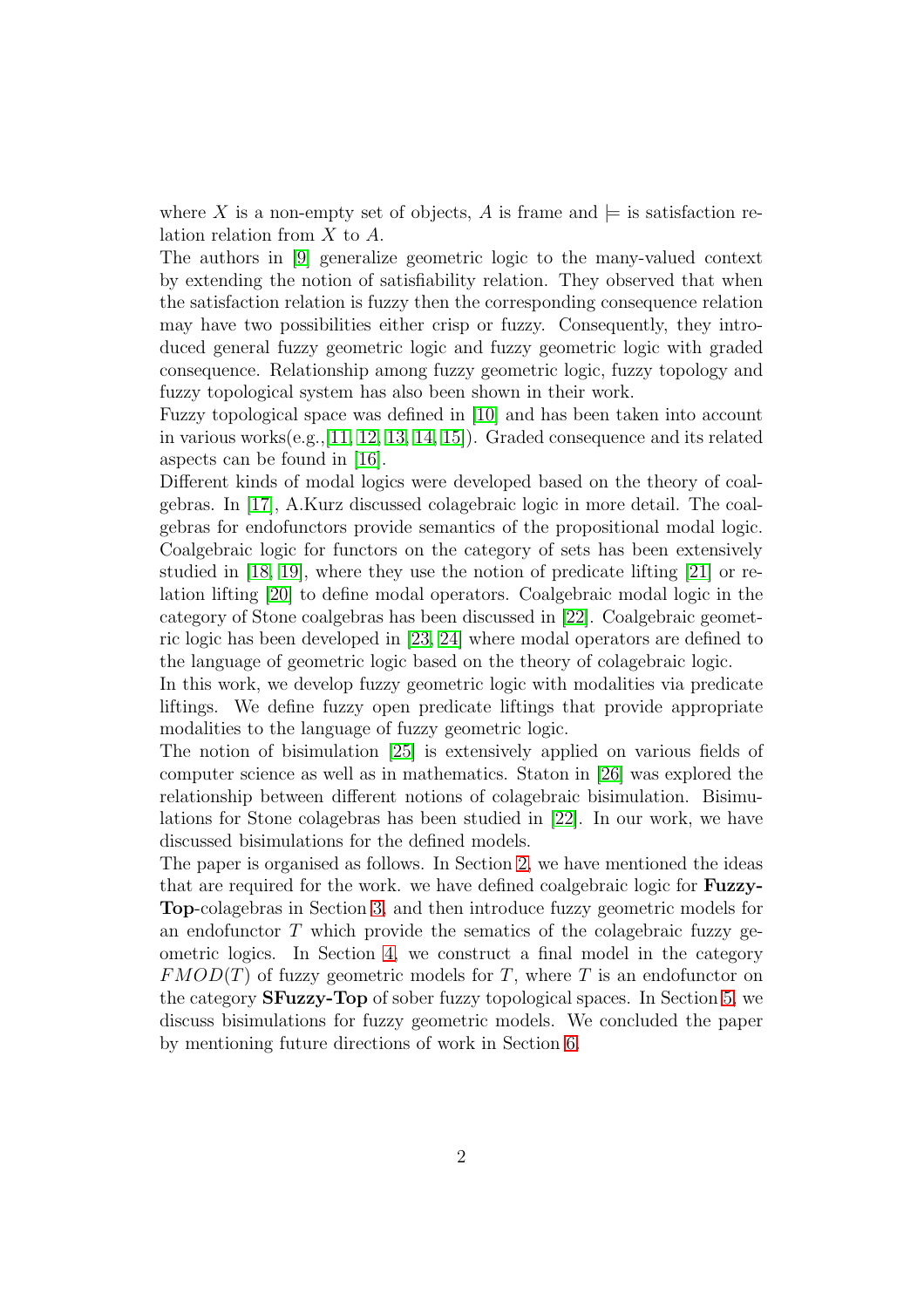## <span id="page-2-0"></span>2 Preliminaries

For category theory we refer to [\[1\]](#page-14-14). For clarity and understanding of our work, we mention some useful ideas.

Definition 1. *Fuzzy topological spaces and continuous maps between fuzzy topological spaces form a category denoted by* Fuzzy-Top*.*

Definition 2. *We define a functor* Q *from the category* Fuzzy-Top *to the category* FOS *of fuzzy open sets as follows:*

- *(i)* For an object  $(X, \tau)$  in **Fuzzy-Top**,  $Q(X, \tau_X) = \tau_X$ ,
- (*ii*) For a morphism  $\phi : (X, \tau_X) \to (Y, \tau_Y)$ ,  $\mathcal{Q}(\phi) = \phi^{-1} : \mathcal{Q}((Y, \tau_Y)) \to$  $\mathcal{Q}((X,\tau_X))$  *is defined by*  $\phi^{-1}(\mu) = \mu \circ \phi$ .

Definition 3 ([\[2\]](#page-14-1)). *A frame is a partially ordered set which is closed under finite meet*  $(\wedge)$  *and arbitrary join*  $(\vee)$  *and*  $\wedge$  *distributes over*  $\vee$ .

Any topology on a set can be think as a frame. The collection of frames and frame homomorphisms forms a category, denoted FRM.

**Definition 4.** Let X be a category; let T be an endofunctor on X. A T*coalgebra is a pair*  $(X, \delta)$ *, where* X *is an object in* X *and*  $\delta : X \to T(X)$  *is a morphism in*  $X$ *.* 

**Definition 5.** A homomorphism between T-coalgebras  $(X, \delta)$  and  $(Y, \beta)$  is a *morphism*  $f: X \to Y$  *in* X *such that*  $T(f) \circ \delta = \beta \circ f$ .

T-colagebras and homomorphisms between T-coalgebras form a category, denoted by  $\mathbf{COALG}(T)$ .

**Definition 6.** A final object in  $COALG(T)$  is a T-coalgebra  $(X, \delta)$  such that *for every* T-colagebra  $(Y, \beta)$  *there is a unique homomorphism from*  $(X, \delta)$  *to*  $(Y, \beta)$ .

**Definition 7** ([\[27\]](#page-15-11)). A bisimulation between T-coalgebras  $(X, \delta)$  and  $(Y, \beta)$  is *a relation*  $\mathcal{R} \subseteq X \times Y$  *such that there exists a T-coalgebra*  $(\mathcal{R}, \gamma)$  *for which the projection maps*  $\pi_1 : \mathcal{R} \to X$  *and*  $\pi_2 : Y \to Y$  *are coalgebra homomorphisms and satisfy the relations*  $\delta \circ \pi_1 = T(\pi_1) \circ \gamma$  *and*  $\beta \circ \pi_2 = T(\pi_2) \circ \gamma$  *i.e., the following diagram commutes:*

$$
X \xleftarrow{\pi_1} \mathcal{R} \xrightarrow{\pi_2} Y
$$
  
\n
$$
\delta \downarrow \qquad \qquad \downarrow \gamma \qquad \qquad \downarrow \beta
$$
  
\n
$$
T(X) \xleftarrow{T(\pi_1)} T(\mathcal{R}) \xrightarrow{T(\pi_2)} T(Y)
$$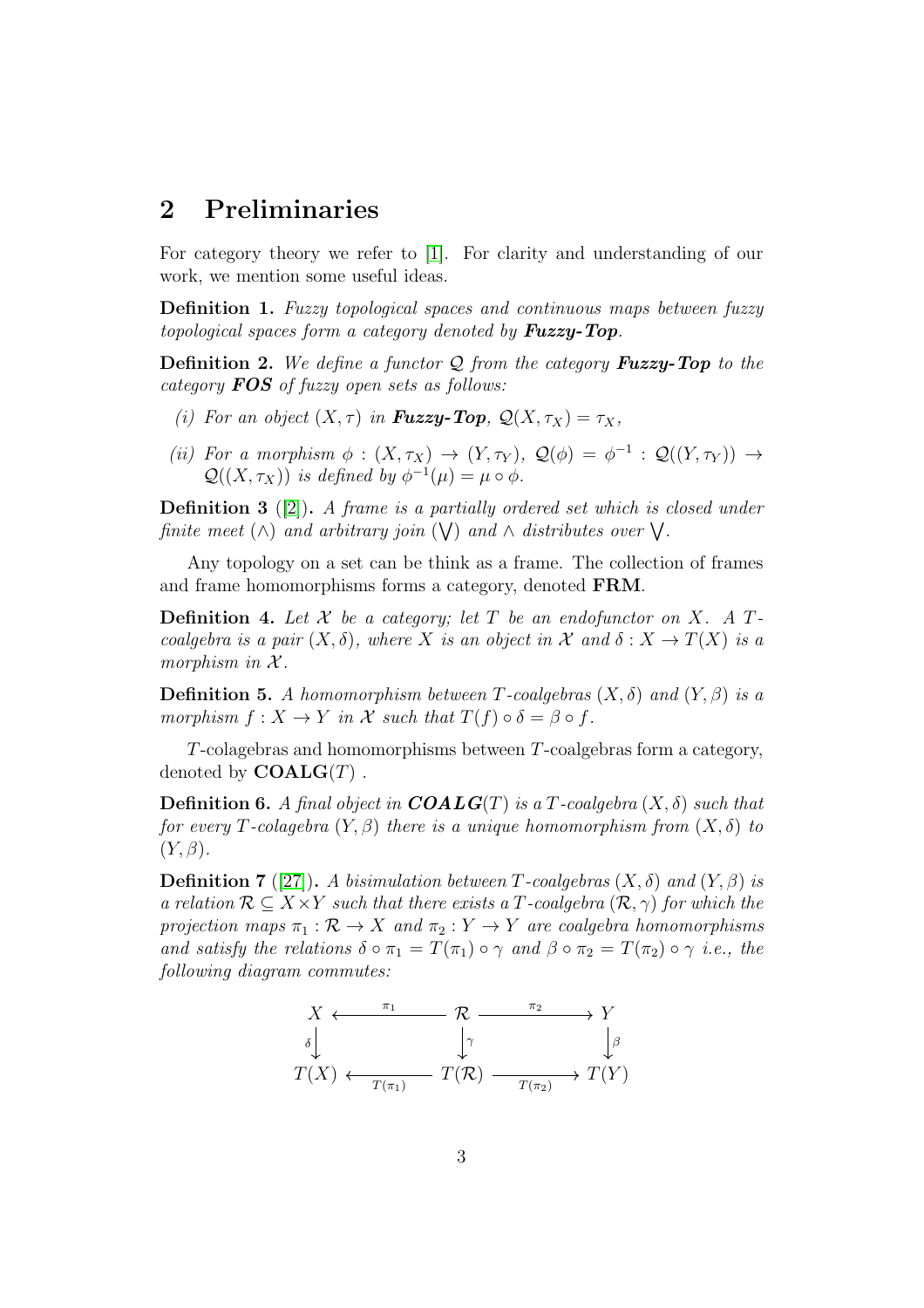Definition 8. *The collection of fuzzy open sets of a fuzzy topological space* X *forms a frame.*

**Definition 9.** We define a functor  $\mathcal{O}: \mathbf{Fuzzy}\text{-}\mathbf{Top} \rightarrow \mathbf{FRM}$  as follows:

- *(i)* For an object X in **Fuzzy-top**,  $\mathcal{O}(X) = \tau_X$ ;
- *(ii)* For an arrow  $f: X \to Y$  in **Fuzzy-top**, define  $\mathcal{O}(f): \mathcal{O}(Y) \to \mathcal{O}(X)$ *by*  $\mathcal{O}(f)(\phi) = \phi \circ f$ *, where*  $\phi \in \mathcal{O}(Y)$ *.*

Note 1. Let F be a frame and  $(X, \tau_X)$  be a fuzzy topological space. The *frame*  $\mathcal F$  *is said to be spatial if it is isomorphic to*  $\mathcal O(X)$ *.* 

S-FRM denotes the category of spatial frames and frame homomorphisms.

Let  $\tau$  be a fuzzy topology on X. Then  $\tau$  is a frame. Let  $PT\tau$  be the collection of all frame homomorphisms p from  $\tau$  to [0, 1].

**Definition 10** ([\[28\]](#page-15-12)). Let  $\tilde{T} \in \tau$ . Then  $\Psi(\tilde{T})$  :  $PT\tau \to [0, 1]$  defined by  $\Psi(\tilde{T})(p) = p(\tilde{T})$  *is a fuzzy subset of PT* $\tau$ *.* 

The collection  $\{\Psi(\tilde{T}) : \tilde{T} \in \tau\}$  is a fuzzy topology on  $PT\tau$ .

**Corollary 1** ([\[28\]](#page-15-12)). Let  $(X, \tau)$  be a fuzzy topological space. A mapping f:  $X \to PT\tau$  *defined by*  $f(x)(\tilde{\phi}) = \tilde{\phi}(x)$ *. Then*  $(X, \tau)$  *is sober*  $\iff$  f *is bijective.*

SFuzzy-Top denotes the category of sober fuzzy topological spaces and fuzzy continuous maps.

**Definition 11.** We define a functor  $PT : \mathbf{FRM} \rightarrow \mathbf{Fuzzy}\text{-}\mathbf{Top}$  as follows:

- *(i)* For an object  $\mathcal{F}$  in **FRM**,  $PT(\mathcal{F}) = PT\mathcal{F}$ ;
- *(ii)* For an arrow  $f : \mathcal{F} \to \mathcal{F}'$  in **FRM**, define  $PT(f) : PTF' \to PTF$  by  $PT(f)(p) = p \circ f$ , where  $p \in PT\mathcal{F}'$ .

Theorem 1. *The category of spatial frames is dually equivalent to the category of sober fuzzy topological spaces.*

*Proof.* Let  $id_1$  and  $id_2$  be the identity functors on  $S\text{-}\text{FRM}$  and  $S\text{Fuzzy-Top}$ , respectively. We define two natural transformations  $\zeta : id_1 \to \mathcal{O} \circ PT$  and  $\eta : id_2 \to PT \circ \mathcal{O}$ . For a spatial frame F, we define  $\zeta_{\mathcal{F}} : \mathcal{F} \to \mathcal{O} \circ PT(\mathcal{F})$ by  $\zeta_{\mathcal{F}}(u)(p) = p(u)$ , where  $p \in PT\mathcal{F}$ . Since  $\mathcal F$  is a spatial frame, we have  $\zeta_{\mathcal{F}}$ is an isomorphism. It is easy to observed that  $\zeta$  is a natural transformation. As a result,  $\zeta$  is a natural isomorphism.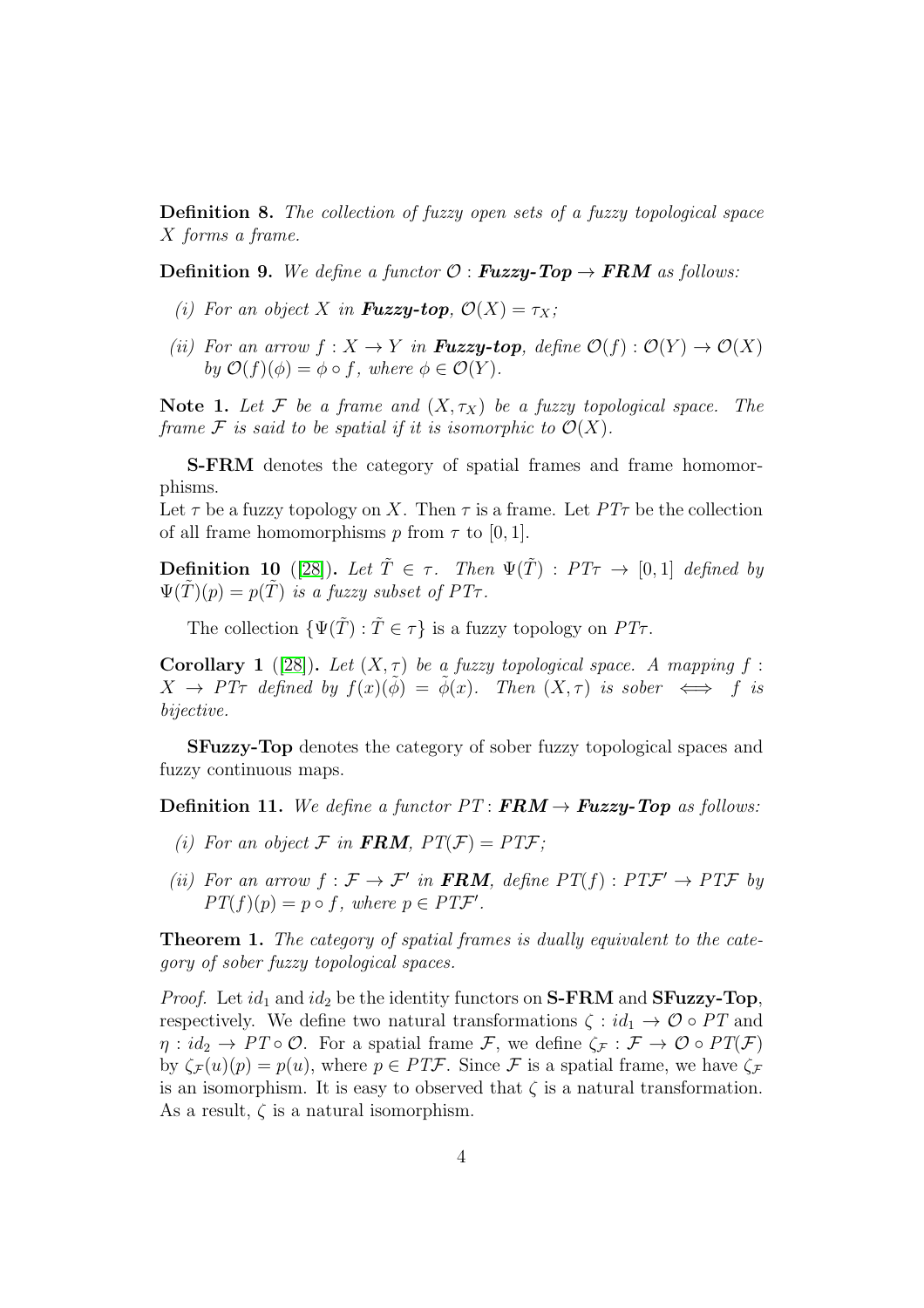For a sober fuzzy topological space X, we define  $\eta_X : X \to PT \circ OX$  by  $\eta_X(x)(\tilde{u}) = \tilde{u}(x), \forall x \in X$  and  $\tilde{u} \in \mathcal{O}(X)$ . As X is sober, so  $\eta_X$  is bijective. We observe that, for  $\tilde{u} \in \mathcal{O}(X)$  we have  $\eta_X^{-1}(\Psi(\tilde{u}))(x) = \Psi(\tilde{u})(\eta_x(x)) =$  $\eta_X(x)(\tilde{u}) = \tilde{u}(x)$ . Therefore,  $\eta_x^{-1}(\Psi(\tilde{u})) = \tilde{u}$ .  $\eta_X$  is an open map because  $\eta_X^{-1}(\tilde{u})(p) = \bigvee \{ \tilde{u}(x) : x \in \eta_X^{-1}(p) \} = p(\tilde{u}) = \Psi(\tilde{u})(p)$ . Therefore,  $\eta_x(\tilde{u}) =$  $\Psi(\tilde{u})$ . Consequently,  $\eta_X$  is a fuzzy homeomorphism. It can be shown that  $\eta$ is a natural transformation. Hence,  $\eta$  is a natural isomorphism.  $\Box$ 

# <span id="page-4-0"></span>3 Coalgebraic logic

Throughout this section, we consider  $T$  is an arbitrary endofunctor on the category  $C = \text{Fuzzy-Top}$  of fuzzy topological spaces and fuzzy continuous maps. We define colagebraic logic for Fuzzy-Top-colagebras. First, we introduce a notion of a predicate lifting for the endofunctor  $T$ , called fuzzy open predicate lifting.

Definition 12. *An* n*-ary fuzyy open predicate lifting is a natural transformation*

 $\lambda: \mathcal{Q}^n \to \mathcal{Q} \circ T$ .

*The dual of*  $\lambda$  *is denoted by*  $\bar{\lambda}$  *and defined as*  $\bar{\lambda}(\mu_1, \mu_2, \cdots, \mu_n) = 1 - \lambda(1 \mu_1, 1 - \mu_2, \cdots, 1 - \mu_n$ ).

**Definition 13.** We call a fuzzy open predicate lifting  $\lambda$  is

*(i) monotone if*  $\mu_1 \leq \eta_1, \dots, \mu_n \leq \eta_n \Rightarrow \lambda(\mu_1, \dots, \mu_n) \leq \lambda(\eta_1, \dots, \eta_n)$ ,

The collection  $\Sigma$  of fuzzy open predicate liftings for T is called a fuzzy geometric modal signature for T.

Definition 14. *A fuzzy geometric modal signature for an endofunctor* T : **Fuzzy-Top**  $\rightarrow$  **Fuzzy-Top** is said to be monotone if every member of  $\Sigma$  is *monotone.*

Definition 15. *A fuzzy geometric modal signature for an endofunctor* T : **Fuzzy-Top**  $\rightarrow$  **Fuzzy-Top** is said to be characteristic for T if for each *object* X in **Fuzzy-Top**, the collection  $\{\lambda_X(\mu_1, \dots, \mu_n) : \lambda \in \Sigma, \mu_i \in \mathcal{Q}X\}$ *is a sub-basis for the fuzzy topology on*  $TX$ .

We now introduce the notion of modal language for the fuzzy geometric modal signature  $\Sigma$ .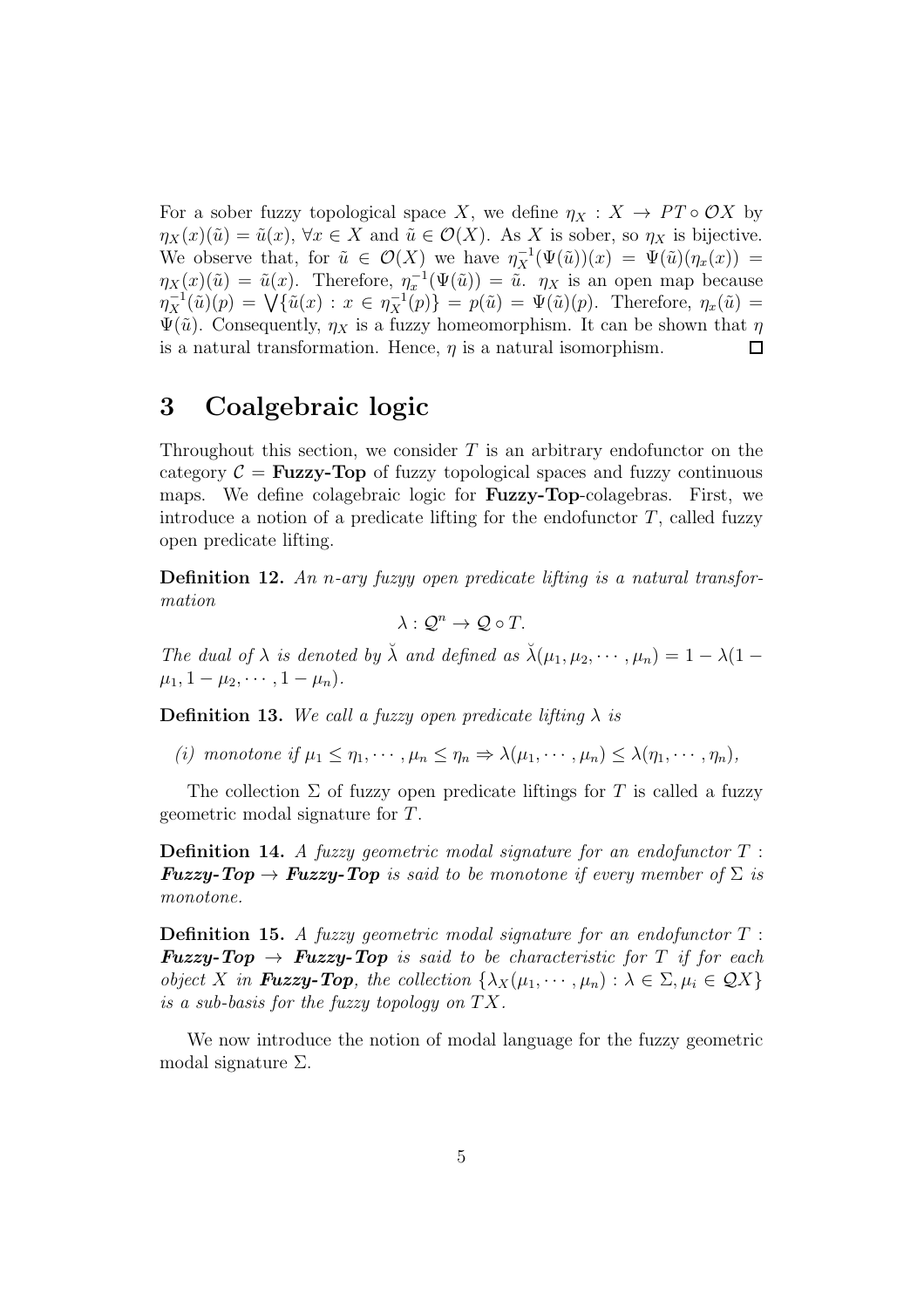Definition 16. *For a given fuzzy geometric modal signature* Σ *for*  $T$ : **Fuzzy-Top**  $\rightarrow$  **Fuzzy-Top**, we define the modal language  $\textbf{FGML}(\Sigma)$ *by the grammar*

$$
\phi ::= \top |p|\phi_1 \wedge \phi_2| \bigvee_{j \in J} \phi_j | \heartsuit^{\lambda}(\phi_1, \phi_2, \cdots, \phi_n), \text{ where } \lambda \in \Sigma, p \in \Phi, \Phi
$$

*denotes the set of propositional variables and* J *is an index set.*

**Definition 17.** A fuzzy geometric model for the functor T is a triple  $X =$  $(X, \sigma, \mathcal{V})$  where  $(X, \sigma)$  *is a T-colagebra and*  $\mathcal{V}: \Phi \to \mathcal{Q}(X) \subset [0, 1]^X$  *is a valuation function.*

Definition 18. *We define the category* FMOD(T) *as follows.*

- *An object in* FMOD(T) *is a fuzzy geometric model for* T*;*
- *A morphism*  $f : (X, \sigma_1, \mathcal{V}_X) \to (Y, \sigma_2, \mathcal{V}_Y)$  *in FMOD(T) is a coalgebra morphism*  $f : (X, \sigma_1) \to (Y, \sigma_2)$  *which satisfy the following condition:*

$$
(i) f^{-1} \circ V_Y = V_X.
$$

**Definition 19.** *The semantics of a formula*  $\alpha$  *in*  $\textbf{FGML}(\Sigma)$  *on a fuzzy geometric model*  $\mathcal{X} = (X, \sigma, \mathcal{V})$  *is defined as follows:* 

 $(i)$  [ $\vert \top \vert \vert_{\mathcal{X}}(x) = 1;$ 

$$
(ii) [[p]]_{\mathcal{X}}(x) = \mathcal{V}(p)(x);
$$

- *(iii)*  $[(\alpha \wedge \beta)]_{\mathcal{X}}(x) = [[\alpha]]_{\mathcal{X}}(x) \wedge [[\beta]]_{\mathcal{X}}(x)$ ;
- $(iv)$  [[ $\bigvee$ i∈J  $\alpha_i$ ]] $_{\mathcal{X}}(x) = Sup\{([\alpha_i]]_{\mathcal{X}}(x)\};$
- $(v)$   $[[\heartsuit^\lambda(\alpha_1, \alpha_2, \cdots, \alpha_n)]]_{\mathcal{X}}(x) = \lambda([[ \alpha_1 ]]_{\mathcal{X}}, [[\alpha_2]]_{\mathcal{X}}, \cdots, [[\alpha_n]]_{\mathcal{X}}) \circ \sigma(x).$

We define  $gr(x \models \alpha) = [[\alpha]]_x(x)$ . Two states x and y are modally equivalent if  $gr(x \models \alpha) = gr(y \models \alpha)$ , for all formulas  $\alpha$ . We express it by the notation  $x \equiv_{\Sigma} y$ .

In the following Proposition [1,](#page-5-0) we shall show that fuzzy geometric model morphisms preserve truth degrees.

<span id="page-5-0"></span>**Proposition 1.** Let  $f : \mathcal{X} = (X, \sigma_1, \mathcal{V}_X) \to \mathcal{Y} = (Y, \sigma_2, \mathcal{V}_Y)$  be a morphism *between fuzzy geometric models. Then*  $gr(x \models \alpha) = gr(f(x) \models \alpha)$ ,  $\forall \alpha \in$  $\textbf{FGML}(\Sigma)$  and  $x \in X$ .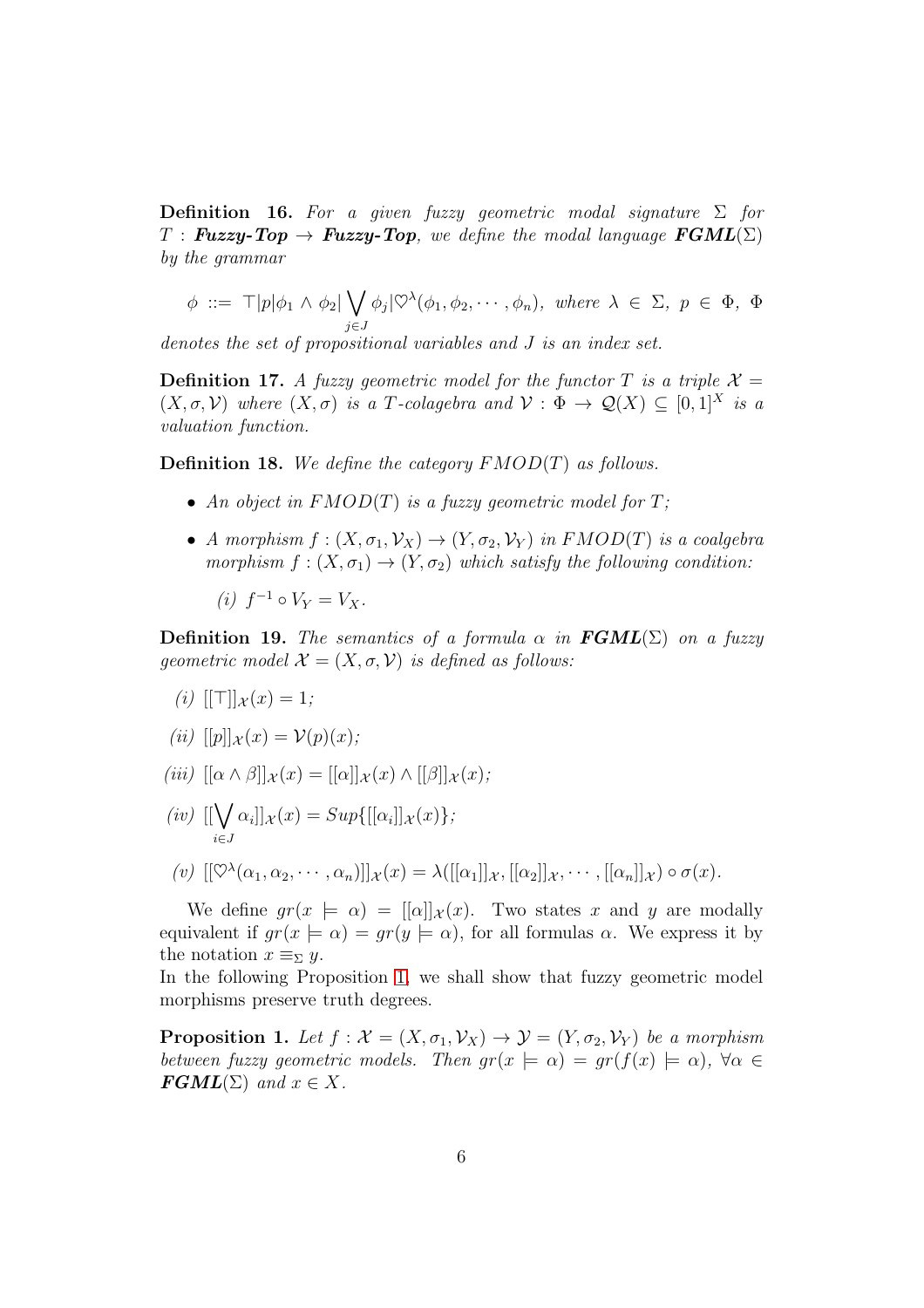*Proof.* We have to show that  $[α]]_{\mathcal{X}}(x) = [[α]]_{\mathcal{Y}}(f(x))$  for all formulas  $\alpha$ . If  $p$  is a propositional variable then by using the definition of fuzzy geometric model morphism, we can show that  $[[p]]_{\mathcal{X}}(x) = [[p]]_{\mathcal{Y}}(f(x))$  i.e.,  $gr(x \models p) =$  $gr(f(x) \models p).$ 

It can be easily shown that  $gr(x \models \bigvee$ j∈J  $\alpha_j$ ) = gr(f(x)  $\models \bigvee$ j∈J  $\alpha_j$ ) and  $gr(x \models$  $\alpha_1 \wedge \alpha_2$  =  $gr(f(x)) = \alpha_1 \wedge \alpha_2$ . The only part we have to show is that  $gr(x \models \heartsuit^\lambda(\alpha_1, \alpha_2, \cdots, \alpha_n) = gr(f(x) \models \heartsuit^\lambda(\alpha_1, \alpha_2, \cdots, \alpha_n)).$  Since f is a coalgebra morphism, henceforth we have  $T f \circ \sigma_1 = \sigma_2 \circ f$  i.e., the following diagram [1](#page-6-0) commutes.



<span id="page-6-0"></span>Figure 1:

Now the diagram [2](#page-6-1) obtained by applying the functor  $Q$  to the diagram [1](#page-6-0) is also commutes.

$$
\mathcal{Q}X \xleftarrow{\mathcal{Q}f=f^{-1}} \mathcal{Q}Y
$$
  

$$
\mathcal{Q}\sigma_1 = \sigma_1^{-1} \uparrow \qquad \qquad \uparrow \mathcal{Q}\sigma_2 = \sigma_2^{-1}
$$
  

$$
\mathcal{Q}(TX) \xleftarrow{\mathcal{Q}(Tf)=(Tf)^{-1}} \mathcal{Q}(TY)
$$

<span id="page-6-1"></span>Figure 2:

We observed that

$$
[[\heartsuit^{\lambda}(\alpha_1, \alpha_2, \cdots, \alpha_n)]]_{\mathcal{X}}(x) = \lambda_{\mathcal{X}}([[ \alpha_1]]_{\mathcal{X}}, \cdots, [[\alpha_n]]_{\mathcal{X}}) \circ \sigma_1(x)
$$
  
\n
$$
= \lambda_{\mathcal{X}}([[ \alpha_1]]_{\mathcal{Y}} \circ f, \cdots, [[\alpha_n]]_{\mathcal{Y}} \circ f) \circ \sigma_1(x)
$$
  
\n
$$
= \lambda_{\mathcal{Y}}([[ \alpha_1]]_{\mathcal{Y}}, \cdots, [[\alpha_n]]_{\mathcal{Y}}) \circ Tf \circ \sigma_1(x) \text{ (by naturality of } \lambda )
$$
  
\n
$$
= \lambda_{\mathcal{Y}}([[ \alpha_1]]_{\mathcal{Y}}, \cdots, [[\alpha_n]]_{\mathcal{Y}}) \circ \sigma_2 \circ f(x)
$$
  
\n
$$
= [[\heartsuit^{\lambda}(\alpha_1, \cdots, \alpha_n)]]_{\mathcal{Y}}(f(x))
$$

Therefore,  $gr(x \models \nabla^{\lambda}(\alpha_1, \alpha_2, \cdots, \alpha_n)) = gr(f(x) \models \nabla^{\lambda}(\alpha_1, \alpha_2, \cdots, \alpha_n)).$  $\Box$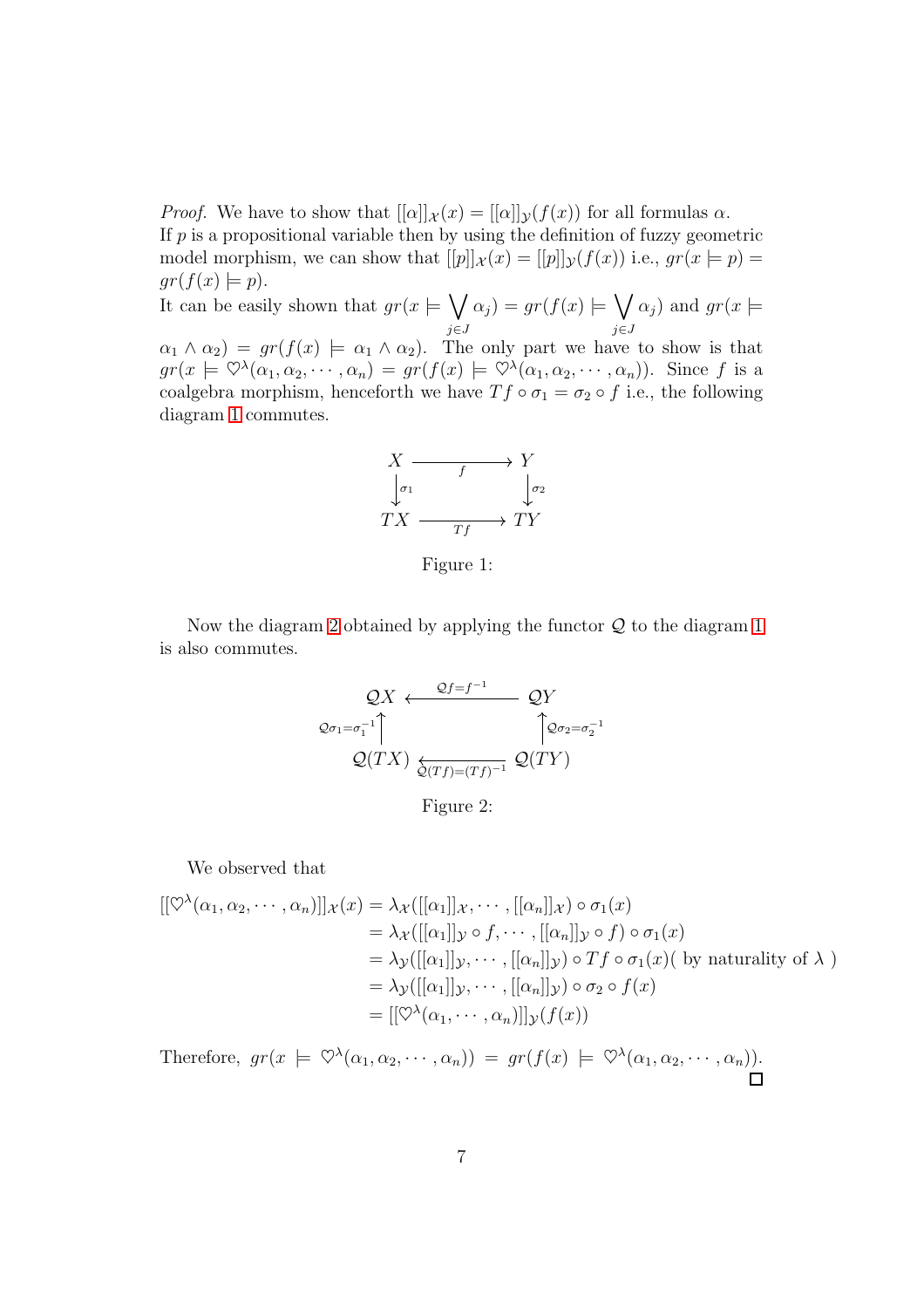### <span id="page-7-0"></span>4 Final coalgebra

In this section, we assume that  $T$  is an endofunctor on the category **SFuzzy**-Top of sober fuzzy topological spaces and a characteristic fuzzy geometric modal signature for the endofunctor  $T$ . We shall investigate a final model in  $FMOD(T)$  for the endofunctor T.

**Definition 20.** Any two formulas  $\alpha$  and  $\beta$  are equivalent in FMOD(T) if *and only if*  $gr(x \models \alpha) = gr(x \models \beta)$ ,  $\forall x \in \mathcal{X} \in FMOD(T)$ *. We write*  $\alpha \equiv \beta$ *which represents the formulas*  $\alpha$  *and*  $\beta$  *are equivalent.* 

[α] denotes the equivalence class of a formula  $\alpha \in \text{FGML}(\Sigma)$ . Let  $\mathcal E$ be the collection of equivalence class of formulas. We define  $gr(x \models |\alpha|) =$  $gr(x \models \alpha)$ , for any  $x \in \mathcal{X} \in FMOD(T)$ . We shall show that  $\mathcal{E}$  is a frame.

#### Proposition 2. E *is a frame.*

*Proof.* We define the order relation on  $\mathcal E$  as follows:  $[\alpha] \leq [\beta] \iff gr(x)$  $\alpha$ )  $\leq$  gr( $x \in \beta$ ),  $\forall x \in \mathcal{X}$ . As gr( $x \models \alpha$ ) = gr( $x \models \alpha$ ), the order relation  $\leq$  is reflexive. It is easy to see that if  $\lbrack \alpha_1 \rbrack \leq \lbrack \beta_1 \rbrack$  and  $\lbrack \beta_1 \rbrack \leq \lbrack \beta_3 \rbrack$  then  $[\alpha_1] \leq [\beta_3]$ . Thus the order relation  $\leq$  is transitive. Now, if  $[\alpha] \leq [\beta]$  and  $[\beta] \leq [\alpha]$  then by the defined order relation we have  $gr(x \models \alpha) = gr(x \models \beta)$ ,  $\forall x \in \mathcal{X}$ . Hence,  $\alpha \equiv \beta$ . As a result,  $[\alpha] = [\beta]$ . So the order relation  $\leq$ is anti-syymetric. Therefore,  $\mathcal E$  is a poset with this order relation. Now we define  $gr(x \models [\alpha]) = gr(x \models \alpha)$ . As  $gr(x \models \alpha \wedge \beta) = [[\alpha \wedge \beta]]_{\mathcal{X}}(x) =$  $[[\alpha]]_{\mathcal{X}}(x) \wedge [[\beta]]_{\mathcal{X}}(x) = gr(x \models \alpha) \wedge gr(x \models \beta)$ , hence  $[\alpha \wedge \beta] \in \mathcal{E}$  i.e.,  $[\alpha] \wedge [\beta] \in \mathcal{E}$ . Similarly, arbitrary join exists in  $\mathcal{E}$ . We observe that  $[\alpha] \wedge [\beta]$  $\setminus$  $[\beta_j] = [\alpha] \wedge [\bigvee$  $\beta_j] = [\alpha \wedge \bigvee$  $\beta_j$ . Now we have  $gr(x \models \alpha \wedge \bigvee_{j \in J} \beta_j) =$ j∈J j∈J j∈J  $gr(x \models \alpha) \land gr(x \models \bigvee_{j \in J} \beta_j) = [[\alpha]]_{\mathcal{X}}(x) \land [[\bigvee$  $\beta_j] \big]_{\mathcal{X}}(x) = [[\alpha]]_{\mathcal{X}}(x) \wedge$ j∈J  $Sup_{j\in J}\{([\beta_j]]_{\mathcal{X}}(x)\} = Sup_{j\in J}\{([\alpha]]_{\mathcal{X}}(x)\wedge [[\beta_j]]_{\mathcal{X}}(x)\} = [[\bigvee$  $\{\alpha \wedge \beta_j\}](x) =$ j∈J  $gr(x) \models \bigvee$  $\alpha \wedge \beta_j$ ,  $\forall x \in \mathcal{X}$ . So, we have  $[\alpha \wedge \bigvee_{j \in J} \beta_j] = [\bigvee_{j \in J} {\alpha \wedge \beta_j}]$ . j∈J Henceforth,  $[\alpha] \wedge \bigvee_{j \in J} [\beta_j] = [\bigvee_{j \in J} {\alpha \wedge \beta_j}] = \bigvee_{j \in J} [{\alpha \wedge \beta_j}] = \bigvee_{j \in J} [{\alpha] \wedge$  $[\beta_j]$ . Therefore,  $\mathcal E$  is a frame.  $\Box$ 

<span id="page-7-1"></span>**Definition 21.** Let  $\mathcal{F} = PT(\mathcal{E})$ . We define a map  $\tilde{f}: \mathcal{X} \in FMOD(T) \to \mathcal{F}$ *by*  $\tilde{f}(x) = p_x$ , where  $p_x$  *is a frame homomorphism from*  $\mathcal E$  *to* [0, 1] *defined by*  $p_x([\alpha]) = qr(x \models \alpha).$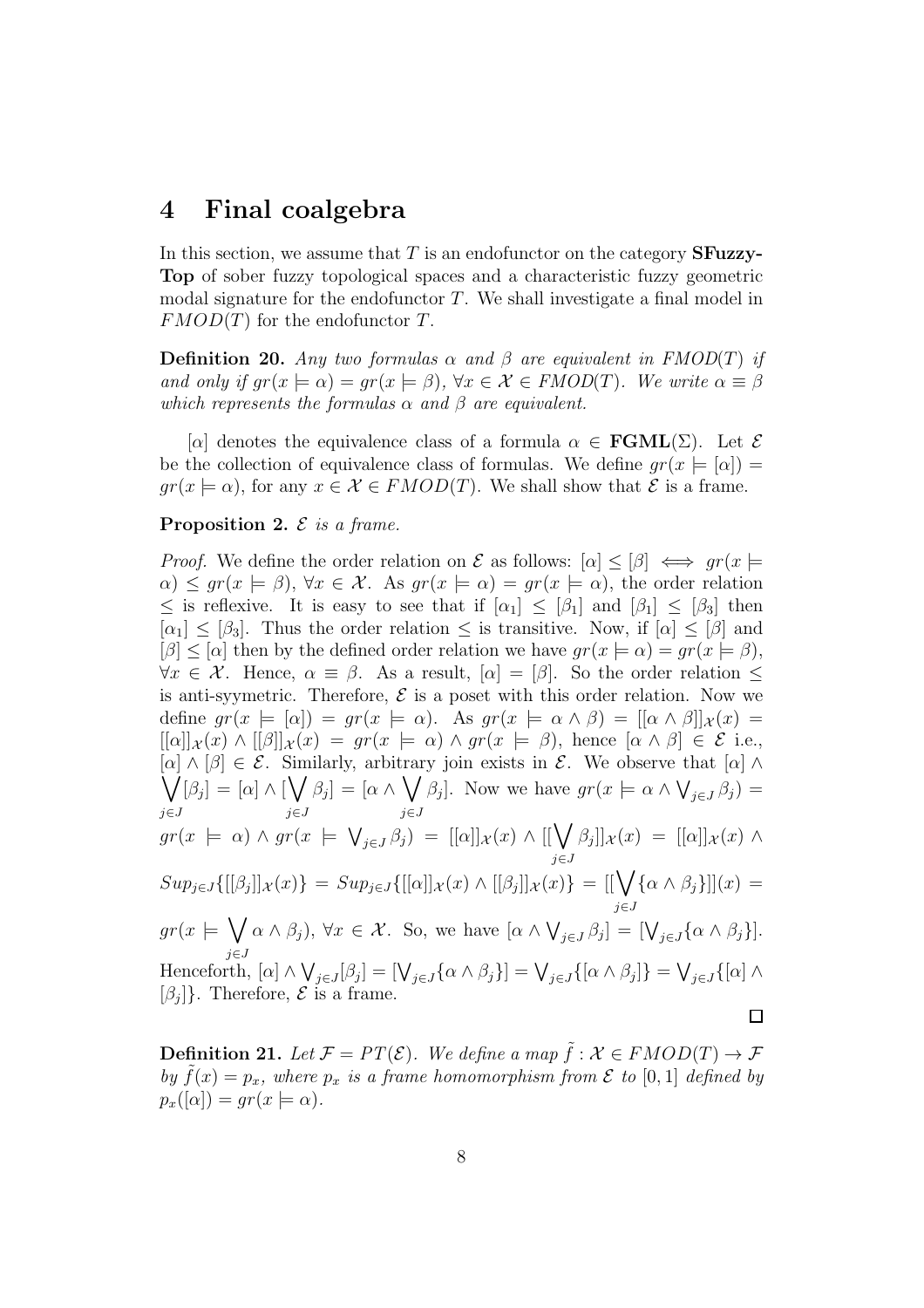Note 2. The mapping  $\tilde{f}: \mathcal{X} \in FMOD(T) \rightarrow \mathcal{F}$  is continuous fuzzy map*ping. Let*  $[\alpha] \in \mathcal{E}$ . Then we show that  $\tilde{f}^{-1}(\Psi([\alpha])) = [[\alpha]]$  by the following:

$$
\tilde{f}^{-1}(\Psi([\alpha])(x) = \Psi([\alpha])\tilde{f}(x) = \tilde{f}(x)([\alpha]) = gr(x \models \alpha) = [[\alpha]](x).
$$

*Therefore,*  $\tilde{f}^{-1}(\Psi([\alpha]))$  *is an open fuzzy set on* X*, hence*  $\tilde{f}$  *is continuous.* 

**Definition 22.** Let  $\mathcal{G} = \mathcal{O} \circ T \circ PT$ . Then  $\mathcal{G}$  is a functor from the *category* FRM *of frames to the category* FRM *of frames. Since the category* S − FRM *of spatial frames is dually equivalent to the category* SFuzzy-Top*, so the functor* G *restricts to the endofunctor defined on the category*  $S - \mathcal{FRM}$ . As  $\Sigma$  *is characteristic, the frame*  $\mathcal{G}(\mathcal{E})$  *is generated by*  $\{\lambda_X([\alpha_1], \cdots, [\alpha_n]) : \lambda \in \Sigma, \alpha_i \in \textbf{FGML}(\Sigma)\}\$ . Define a *morphism*  $\xi : \mathcal{G}(\mathcal{E}) \to \mathcal{E}$  *in* FRM *by*  $\xi(\lambda_{\mathcal{F}=PT\mathcal{E}}([a_1], [a_2], \cdots, [a_n]))$  =  $[\heartsuit^\lambda(\alpha_1, \alpha_2, \cdots, \alpha_n)].$ 

It is easy to show that the mapping  $\xi$  is well-defined.

**Definition 23.** Define a morphisim  $\phi : \mathcal{F} \to T\mathcal{F}$  by phi =  $PT(\varsigma) \circ$  $\eta_{T}^{-1}$  $T_{T\mathcal{F}}^{-1}$ , where the morphism  $PT(\varsigma)$  :  $PT(\mathcal{E}) \rightarrow PT(\mathcal{G}(\mathcal{E}))$  is defined by  $PT(\varsigma)(p)(\lambda_{\mathcal{F}}([\alpha_1], [\alpha_2], \cdots, [\alpha_n]) = gr(p \models [\heartsuit^{\lambda}(\alpha_1, \alpha_2, \cdots, \alpha_n)])$  and the *morphism*  $\eta_{T\mathcal{F}}$  :  $T\mathcal{F} \to PT(\mathcal{G}(\mathcal{E}))$  *by*  $\eta_{T\mathcal{F}}(p^*)(\lambda_{\mathcal{F}}([\alpha_1], [\alpha_2], \cdots, [\alpha_n])$  =  $gr(p^* \models [\heartsuit^\lambda(\alpha_1, \alpha_2, \cdots, \alpha_n)]),$  where  $p^* \in T\mathcal{F}.$ 

Note 3. *It follows from the the proof of the Theorem* ?? *that the morphism*  $\eta_{T\mathcal{F}}$  *is an isomorphism, consequently the morphism*  $\phi$  *is well-defined.* 

**Definition 24.** The triple  $(\mathcal{F}, \phi, \mathcal{V}_{\mathcal{F}})$  is an object in  $FMOD(T)$ , where  $(\mathcal{F}, \phi)$  *is a T-coalgebra and the valuation function*  $\mathcal{V}_{\mathcal{F}} : \Phi \to \mathcal{Q}(\mathcal{F})$  *is defined by*  $\mathcal{V}_\mathcal{F}(p)(u) = qr(p \models u) = u(p)$ 

#### Lemma 1.

<span id="page-8-0"></span>**Proposition 3.** Let  $\mathcal{X} = (X, \gamma, V_X) \in FMOD(T)$ *. Then the map*  $\tilde{f}: X \to Y$  $F$  *is a morphism in FMOD(T).* 

*Proof.* We shall show that  $\tilde{f}$  is a T-coalgebra morphism and  $f^{-1} \circ \mathcal{V}_{\mathcal{F}}$ . It is observed that for every propositional variable  $p$ ,

$$
\tilde{f}^{-1} \circ \mathcal{V}_{\mathcal{F}}(p)(x) = \tilde{f}^{-1}(\mathcal{V}_{\mathcal{F}}(p))(x)
$$
  
\n
$$
= \mathcal{V}_{\mathcal{F}}(p)(\tilde{f}(x))
$$
  
\n
$$
= gr(p \models \tilde{f}(x))
$$
  
\n
$$
= \tilde{f}(x)(p)
$$
  
\n
$$
= gr(x \models p)[ \text{ by the Definition21 } ]
$$
  
\n
$$
= \mathcal{V}_{X}(p)(x).
$$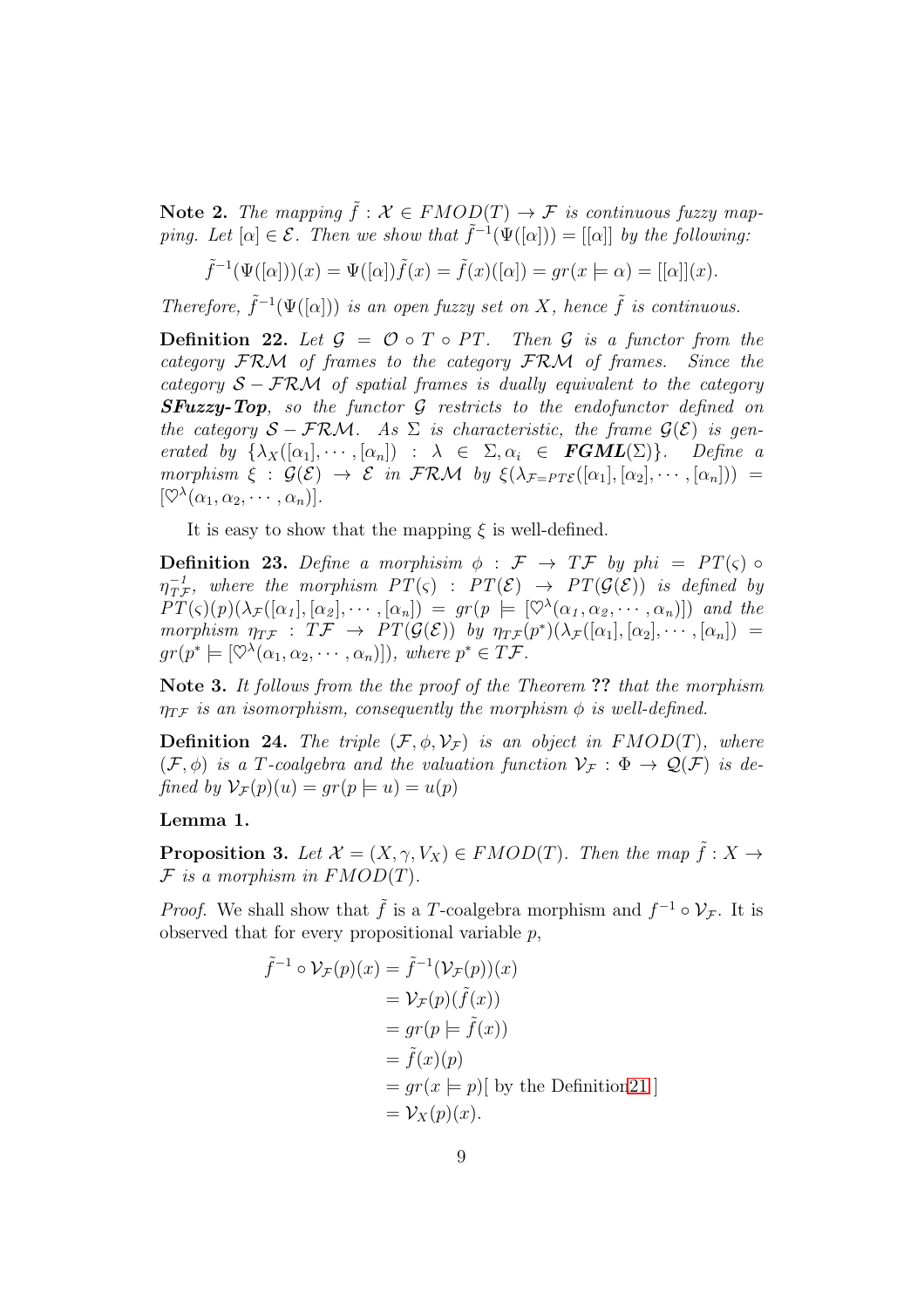Henceforth,  $\tilde{f}^{-1} \circ \mathcal{V}_{\mathcal{F}} = \mathcal{V}_X$ . To prove  $\tilde{f}$  is a T-colagebra morphism, we show that  $T\tilde{f} \circ \gamma = \phi \circ \tilde{f}$  i.e., the diagram [3](#page-9-0) commutes.



<span id="page-9-0"></span>Figure 3:

Now we observe that,

 $\ddot{\phantom{a}}$ 

$$
gr(T\tilde{f} \circ \gamma(x) \in \lambda_{\mathcal{F}}(\Psi([\alpha_1]), \Psi([\alpha_2]), \cdots, \Psi([\alpha_n])))
$$
  
\n
$$
= gr(\gamma(x) \in T\tilde{f}^{-1}\lambda_{\mathcal{F}}(\Psi([\alpha_1]), \Psi([\alpha_2]), \cdots, \Psi([\alpha_n])))
$$
  
\n
$$
= gr(\gamma(x) \in \lambda_{\mathcal{F}}(\Psi([\alpha_1]), \Psi([\alpha_2]), \cdots, \Psi([\alpha_n])) \circ T\tilde{f})
$$
  
\n
$$
= gr(\gamma(x) \in \lambda_{X}([\alpha_1]), [\alpha_2]), \cdots, [\alpha_n]])
$$
  
\n
$$
= \lambda_{X}([\alpha_1]]_X, [[\alpha_2]]_X, \cdots, [[\alpha_n]]_X) \circ \gamma(x)
$$
  
\n
$$
= [[\heartsuit^{\lambda}(\alpha_1, \alpha_2, \cdots, \alpha_n)]](x)
$$
  
\n
$$
= gr(x \models \heartsuit^{\lambda}(\alpha_1, \alpha_2, \cdots, \alpha_n))
$$
  
\n
$$
= \tilde{f}(x)([\heartsuit^{\lambda}([\alpha_1], [\alpha_2], \cdots, [\alpha_n])])
$$
  
\n
$$
= gr(\phi \circ \tilde{f}(x) \in \lambda_{\mathcal{F}}(\Psi([\alpha_1]), \Psi([\alpha_2]), \cdots, \Psi([\alpha_n]))
$$

Since  $T\mathcal{F}$  is a sober fuzzy topological space, we have  $T\tilde{f} \circ \gamma = \phi \circ \tilde{f}$ .

**Theorem 2.** *The fuzzy geometric model for*  $T$ ,  $\mathfrak{F} = (\mathcal{F}, \phi, \mathcal{V}_{\mathcal{F}}) \in FMOD(T)$ *is a final coalgebra in* FMOD(T)*.*

*Proof.* We prove it by showing that for any object  $\mathcal{X} = (X, \gamma, \mathcal{V}_X) \in$  $FMOD(T)$  there exists a unique T-coalgebra morphism from X to  $\mathfrak{F}$ . It follows from Proposition [3](#page-8-0) that there exists a T-coalgebra morphism  $f : \mathcal{X} \to \mathfrak{F}$ . The only part we have to show is that f is unique. Let  $f^*: \mathcal{X} \to \mathfrak{F}$  be a morphism in  $FMOD(T)$ . Then by Proposition [1,](#page-5-0) we have  $gr(x \models \alpha) = gr(f^*(x) \models [\alpha])$ . Now  $gr(\tilde{f}(x) \models [\alpha]) = \tilde{f}(x)[\alpha] = gr(x \models \alpha)$  $\alpha$ ) =  $gr(f^*(x) \models [\alpha])$ . Consequently, we have  $\tilde{f}(x) = f^*(x)$ . Therefore,  $\mathfrak{F}$  is final in  $FMOD(T)$ .  $\Box$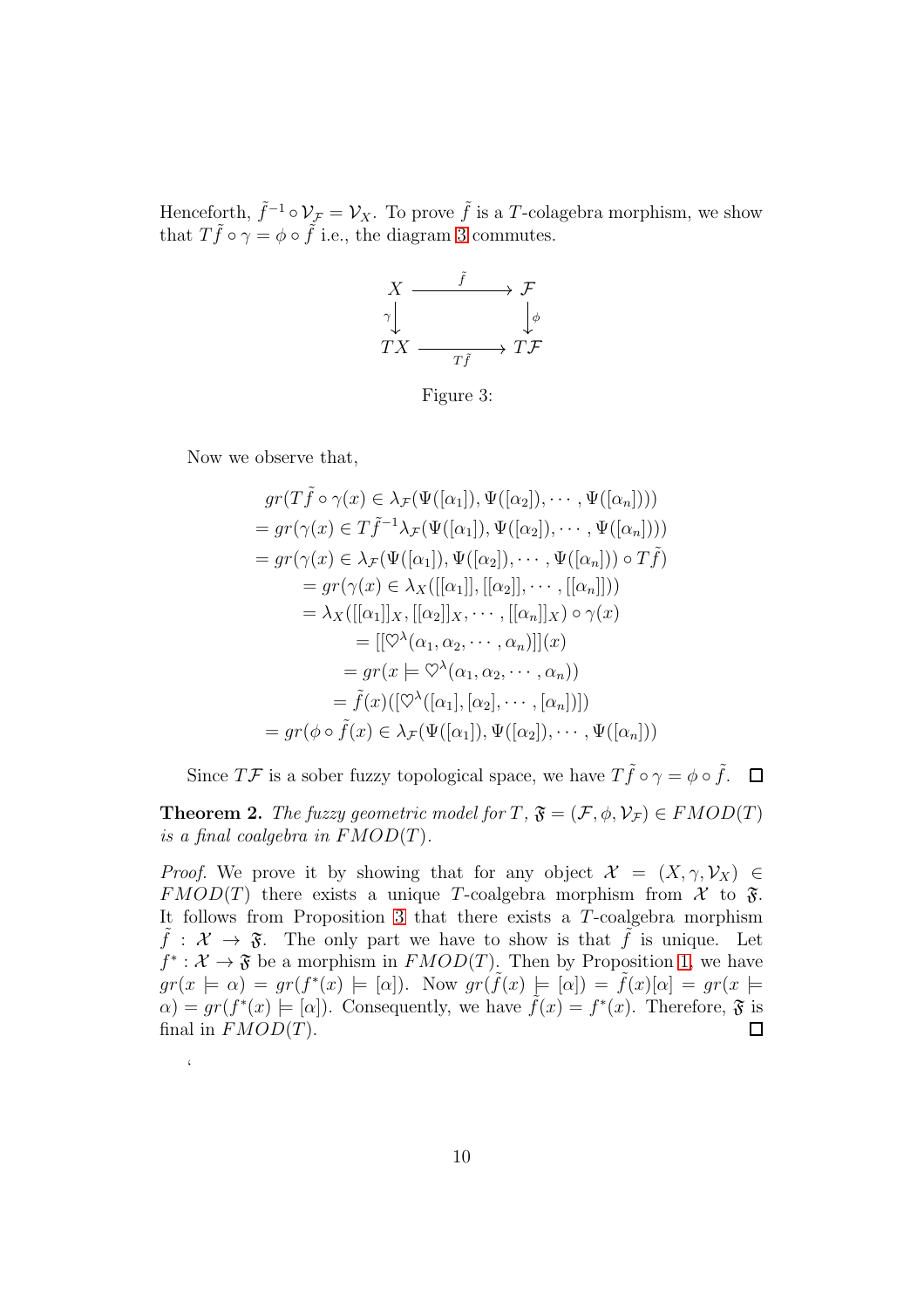### <span id="page-10-0"></span>5 Bisimulations for Fuzzy geometric model

This section is aim to develop bisimulations for Fuzzy geometric models for T, where T is an endofunctor on the category of fuzzy topological spaces.

**Definition 25.** Let S and S' be two sets and  $R \subseteq S \times S'$  be a relation. Then,  $for E \subseteq S$  and  $E' \subseteq S'$ ,  $R[E] = \{s' \in S' : eRs' \text{ for some } e \in E\}$  $R^{-1}[E'] = \{ s \in S : sRe' \text{ for some } e' \in E' \}.$ 

For a fuzzy set  $\eta$  on S', we define an inverse image of  $\eta$  under the relation R by  $R^{-1}[\eta](s) = \sqrt{\{\eta(s') : sRs'\}}$ 

We define the Aczel-Mendeler bisimulation between fuzzy geometric models for T.

**Definition 26.** Let  $\mathcal{X}_1 = \{X_1, \gamma_1, \mathcal{V}_{X_1}\}\$  and  $\mathcal{X}_2 = \{X_2, \gamma_2, \mathcal{V}_{X_2}\}\$ be two fuzzy *geometric models for*  $T$ *. Then Aczel-Mendeler bisimulation between*  $\mathcal{X}_1$  *and*  $\mathcal{X}_2$  *is a relation*  $\mathcal{R} \subseteq X_1 \times X_2$  *such that for all*  $(x_1, x_2) \in \mathcal{R}$  *and*  $p \in \Phi$ *,*  $\mathcal{V}_{X_1}(p)(x_1) = \mathcal{V}_{X_2}(p)(x_2),$  *i.e.*,  $gr(x_1 \models p) = gr(x_2 \models p)$  and there exists a *coalgebra structure*  $\gamma^*: \mathcal{R} \to T\mathcal{R}$  *which makes the projections*  $\pi_1: \mathcal{R} \to X_1$ and  $\pi_2 : \mathcal{R} \to X_2$  *coalgebra morphisms satisfying*  $\gamma_1 \circ \pi_1 = T(\pi_1) \circ \gamma^*$  *and*  $\gamma_2 \circ \pi_2 = T(\pi_2) \circ \gamma^*.$ 

We now introduce a notion of  $\Sigma$ -bisimulation between the fuzzy geometric models for T.

**Definition 27.** Let  $\mathcal{X}_1 = (X_1, \gamma_1, \mathcal{V}_{X_1})$  and  $\mathcal{X}_2 = (X_2, \gamma_2, \mathcal{V}_{X_2})$  be two fuzzy *geometric models for* T. A  $\Sigma$ -bisimulation between  $\mathcal{X}_1$  and  $\mathcal{X}_2$  is a relation  $\mathcal{R} \subseteq X_1 \times X_2$  *such that for all*  $(x_1, x_2) \in \mathcal{R}$  *and*  $p \in \Phi$  *and each pair of fuzzy opens*  $(\mu_i, \eta_i) \in \mathcal{Q}(X_1) \times \mathcal{Q}(X_2)$  *such that*  $\mathcal{R}^{-1}(\eta_i) \leq \mu_i$  *and*  $\mathcal{R}(\mu_i) \leq \eta_i$ *, we have*  $gr(x_1 \models p) = gr(x_2 \models p)$  *and*  $gr(\gamma_1(x) \models \lambda_{X_1}(\mu_1, \mu_2, \cdots, \mu_n))$  =  $gr(\gamma_2(x) \models \lambda_{X_1}(\eta_1, \eta_2, \cdots, \eta_n)).$ 

Two states  $x_1 \in X_1$  and  $x_2 \in X_2$  are said to be  $\Sigma$ -bisimilar if there exists a Σ-bisimulation  $\mathcal R$  such that  $(x_1, x_2) \in \mathcal R$ .

Corollary 2. *Let* T *be an endofunctor on the category of fuzzy topological spaces.* If the two states  $x_1$  and  $x_2$  are  $\Sigma$ -bisimilar then these states are *modally equivalent.*

*Proof.* Let  $\mathcal{R}$  be a  $\Sigma$ -bisimulation between fuzzy geometric models  $\mathcal{X}_1$  =  $\{X_1, \gamma_1, \mathcal{V}_{X_1}\}\$ and  $\mathcal{X}_2 = \{X_2, \gamma_2, \mathcal{V}_{X_2}\}\$ . Let  $x_1 \in X_1$  and  $x_2 \in X_2$  and  $x_1 \mathcal{R} x_2$ . We shall show that  $gr(x_1 \models \alpha) = gr(x_2 \models \alpha)$ ,  $\forall \alpha \in \textbf{FGML}(\Sigma)$ . If p is a propositional variable then it follows from the definition of Σ-bisimulation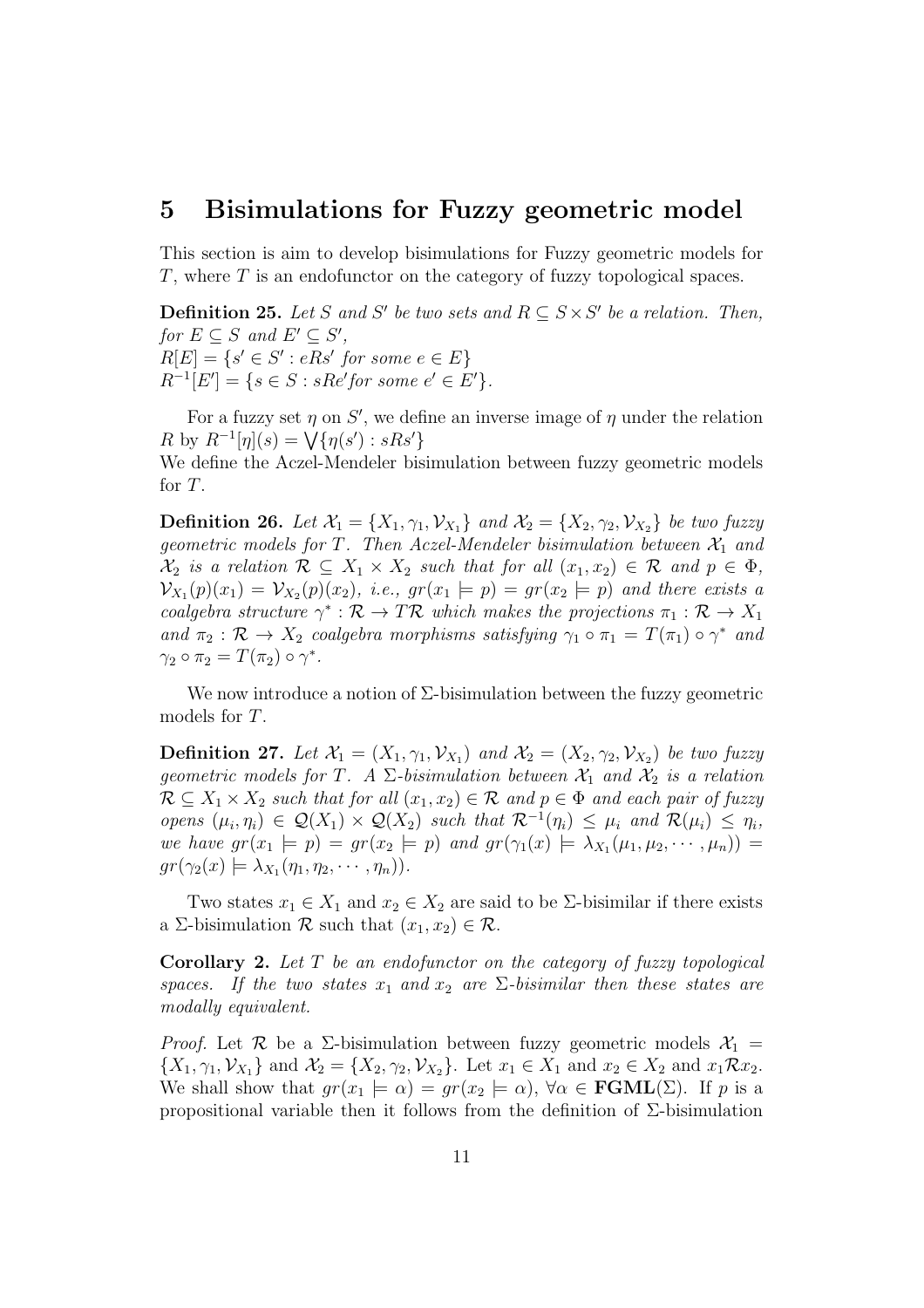that  $gr(x_1 \models p) = gr(x_2 \models p)$ . It is easily shown that  $gr(x_1 \models \alpha_1 \land \alpha_2) =$  $gr(x_2 \models \alpha_1 \land \alpha_2)$  and  $gr(x_1 \models \bigvee$  $\alpha_j$ ) = gr( $x_2 \models \bigvee$  $\alpha_j$ ). Now j∈J j∈J  $gr(x_1 \qquad \models \qquad \heartsuit^\lambda(\alpha_1, \alpha_2, \cdots, \alpha_n)) \qquad = \qquad gr(\gamma_1(x_1) \qquad \models$  $\lambda_{\mathcal{X}}([[\alpha_1]]_{\mathcal{X}}, [[\alpha_2]]_{\mathcal{X}}, \cdots, [[\alpha_n]]_{\mathcal{X}}).$  It is observed from the principal of induction that for each i,  $\mathcal{R}[[\alpha_i]]_{X_1} \leq [[\alpha_i]]_{X_2}$  and  $\mathcal{R}^{-1}[[\alpha_i]]_{X_2} \leq [[\alpha_i]]_{X_1}$ . Then we have  $gr(\gamma_1(x) \models \lambda_{\mathcal{X}}([[\alpha_1]]_{\mathcal{X}}, [[\alpha_2]]_{\mathcal{X}}, \cdots, [[\alpha_n]]_{\mathcal{X}}))$  $gr(\gamma_2(x_2) \quad \quad \models \quad \ \ \lambda_{X_2}([[ \alpha_1 ]\vert_{X_2},[[\alpha_2]]_{X_2}),\cdots ,[[\alpha_n]]_{X_2}$ ). Consequently,  $gr(x_1 \models \heartsuit^\lambda(\alpha_1, \alpha_2, \cdots, \alpha_n)) = gr(x_2 \models \heartsuit^\lambda(\alpha_1, \alpha_2, \cdots, \alpha_n)).$  Therefore,  $x_1$  and  $x_2$  are modally equivalent.  $\Box$ 

Corollary 3. *Let* T *be an endofunctor on the category of fuzzy topological spaces and* Σ *a fuzzy geometric modal signature for* T*. Then Aczel-Mendeler bisimulation is a* Σ*-bisimulation.*

*Proof.* Let  $\mathcal{R}$  be an Aczel-Mendeler bisimulation between fuzzy geometric models for  $T \mathcal{X}_1 = (X_1, \gamma_1, \mathcal{V}_{X_1})$  and  $\mathcal{X}_2 = (X_2, \gamma_2, \mathcal{V}_{X_2})$ . We shall show that R is a Σ-bisimulation. Suppose  $x_1 \mathcal{R} x_2$ , where  $x_1 \in X_1$  and  $x_2 \in X_2$ . Since R is an Aczel-Mendeler bisimulation, we have  $gr(x_1 \models p) = gr(x_2 \models p)$ , for any propositional variable  $p \in \Phi$ . Let  $\lambda$  be a fuzzy open predicate lifting. Assume each pair of fuzzy open sets  $(\mu_i, \eta_i) \in \mathcal{Q}(X_1) \times \mathcal{Q}(X_2), \mathcal{R}^{-1}(\eta_i) \leq \mu_i$ and  $\mathcal{R}(\mu_i) \leq \eta_i$ .

$$
gr(\gamma_1(x_1) \models \lambda_{X_1}(\mu_1, \mu_2, \cdots, \mu_n)) = gr(\mathcal{R}(x_1, x_2) \models (T\pi_1)^{-1}(\lambda_{X_1}(\mu_1, \mu_2, \cdots, \mu_n))
$$
  
=  $gr(\mathcal{R}(x_1, x_2) \models \lambda_{\mathcal{R}}(\mu_1 \circ \pi_1, \mu_2 \circ \pi_1, \cdots, \mu_n \circ \pi_1))$ 

(since  $\lambda$  is natural transformation)

$$
= gr(\mathcal{R}(x_1, x_2) \models \lambda_{\mathcal{R}}(\mu_1 \circ \pi_1, \mu_2 \circ \pi_1, \cdots, \mu_n \circ \pi_1))
$$
  
\n
$$
= gr(\mathcal{R}(x_1, x_2) \models \lambda_{\mathcal{R}}(\eta_1 \circ \pi_2, \eta_2 \circ \pi_2, \cdots, \eta_n \circ \pi_2))
$$
  
\n
$$
= gr(\mathcal{R}(x_1, x_2) \models (T\pi_2)^{-1}(\lambda_{X_2}(\eta_1, \eta_2, \cdots, \eta_n)))
$$
  
\n
$$
= gr(\gamma_2(x) \models \lambda_{X_2}(\eta_1, \eta_2, \cdots, \eta_n))
$$

 $\Box$ 

**Theorem 3.** Let  $\mathcal{X} = (X, \gamma, \mathcal{V}_X)$  be a fuzyy geometric models for T. Then  $R' = \bigcup \{ R : R \text{ is a } \Sigma \text{-}bisimulation from } \mathcal{X} \text{ to } \mathcal{X} \}$  is also a  $\Sigma \text{-}bisimulation$ *from*  $\mathcal X$  *to*  $\mathcal X$ *.* 

*Proof.* Consider for each pair of fuzzy open sets  $(\mu_i, \mu'_i)$  in X,  $\mathcal{R}'^{-1}[\mu'_i] \leq \mu_i$ and  $\mathcal{R}'[\mu_i] \leq \mu'_i$ . Let  $(x_1, x_2) \in \mathcal{R}'$ . Then there exists  $\mathcal{R} \in \mathcal{R}'$  such that  $(x_1, x_2) \in \mathcal{R}$ . Since  $\mathcal{R}$  is  $\Sigma$ -bisimulation, we have  $\mathcal{V}_X(p)(x_1) = \mathcal{V}_X(p)(x_2)$ i.e.,  $gr(x_1 \models p) = gr(x_2 \models p)$ . We observe that  $\mathcal{R}^{-1}[\mu'_i] \leq \mathcal{R}'^{-1}[\mu'_i] \leq \mu'_i$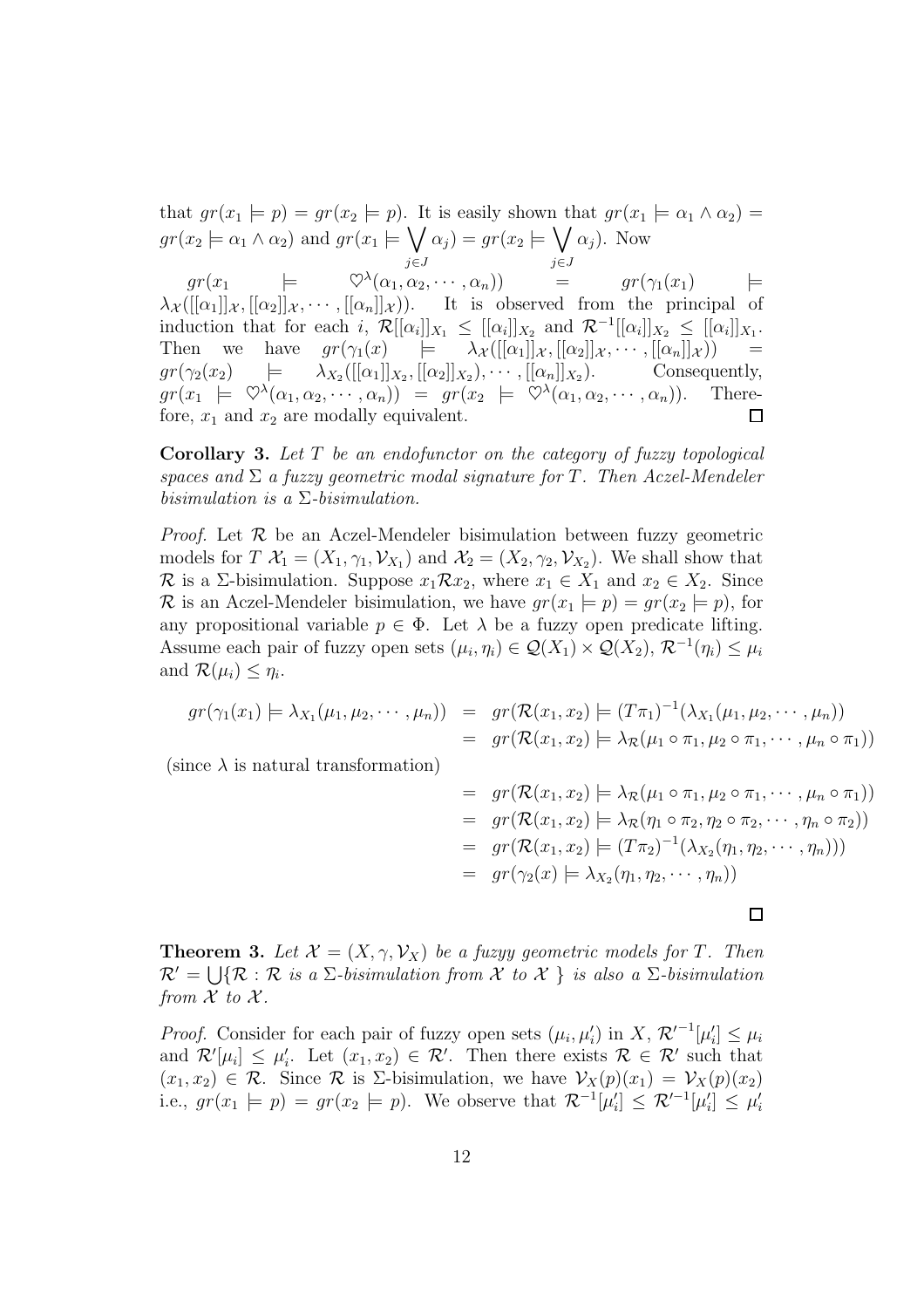and  $\mathcal{R}[\mu_i] \leq \mathcal{R}'[\mu_i] \leq \mu_i$ . Now, we get  $gr(\gamma(x_1) \models \lambda_X(\mu_1, \mu_2, \cdots, \mu_n)) =$  $gr(\gamma(x_2) \models \lambda_X(\mu_1')$  $(1', \mu'_2, \dots, \mu'_n)$ . It follows that  $\mathcal{R}'$  is  $\Sigma$ -bisimulation from  $\mathcal{X}$ to itself.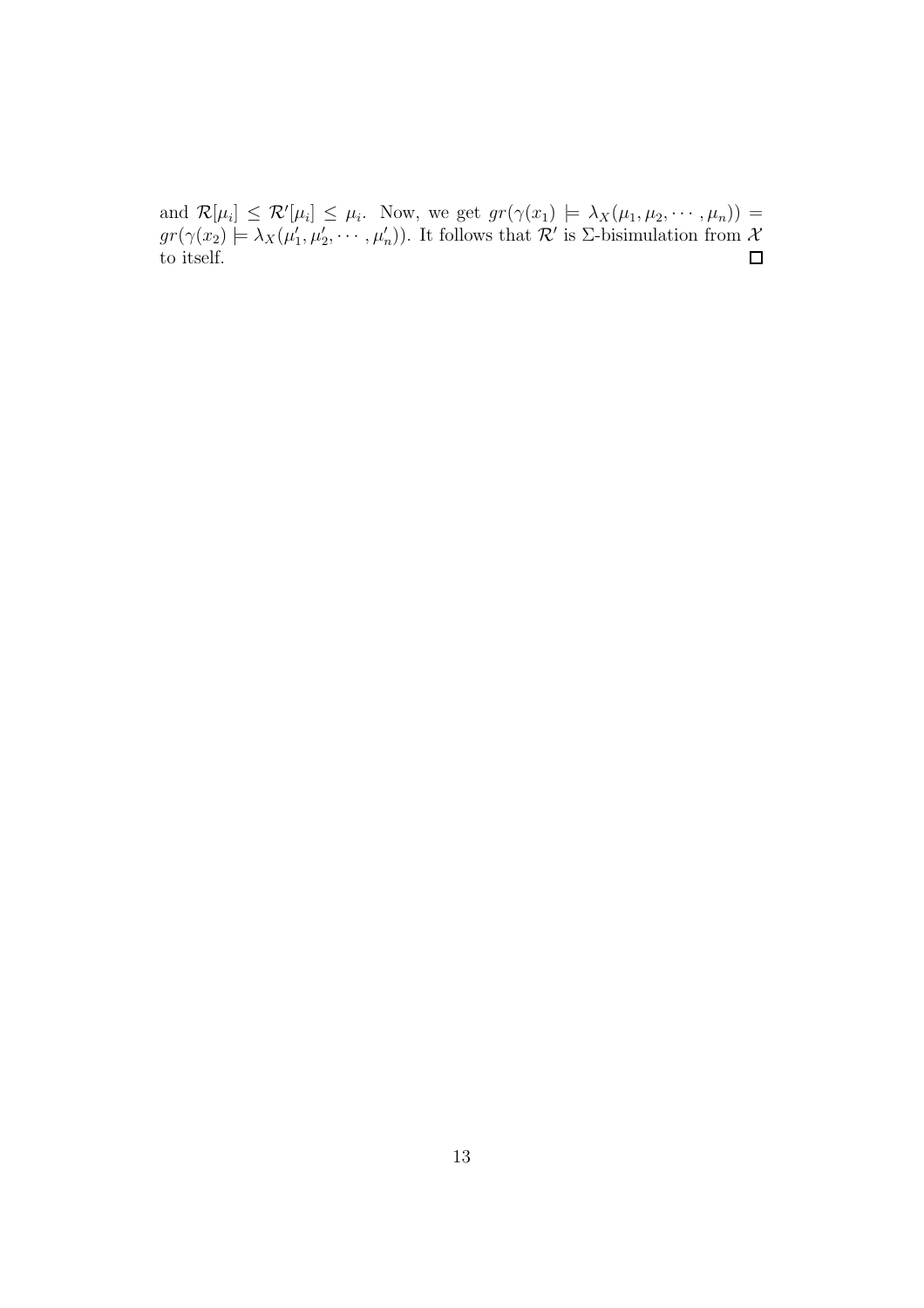# <span id="page-13-0"></span>6 Conclusion

We have introduced the notion of fuzzy open predicate lifting for an endofunctor  $T$  on **Fuzzy-Top**. We have defined the semantics of a formula in  $\mathbf{FGML}(\Sigma)$  by introducing the concept of fuzzy geometric model. After that, we have explored the final model in the category  $\mathbf{FMOD}(T)$  of fuzzy geometric models, where  $T$  is an endofunctor on the category **SFuzzy-Top** of sober fuzzy topological spaces.

Finally, we have discussed bisimulations for fuzzy geometric models. The notion of Aczel-Mendeler bisimulation for fuzzy geometric models have been introduced in our work, and we have explored a relation with the  $\Sigma$ bisimulation for fuzzy geometric models. Further, we have shown that  $\Sigma$ bisimilarity implies the modal equivalence.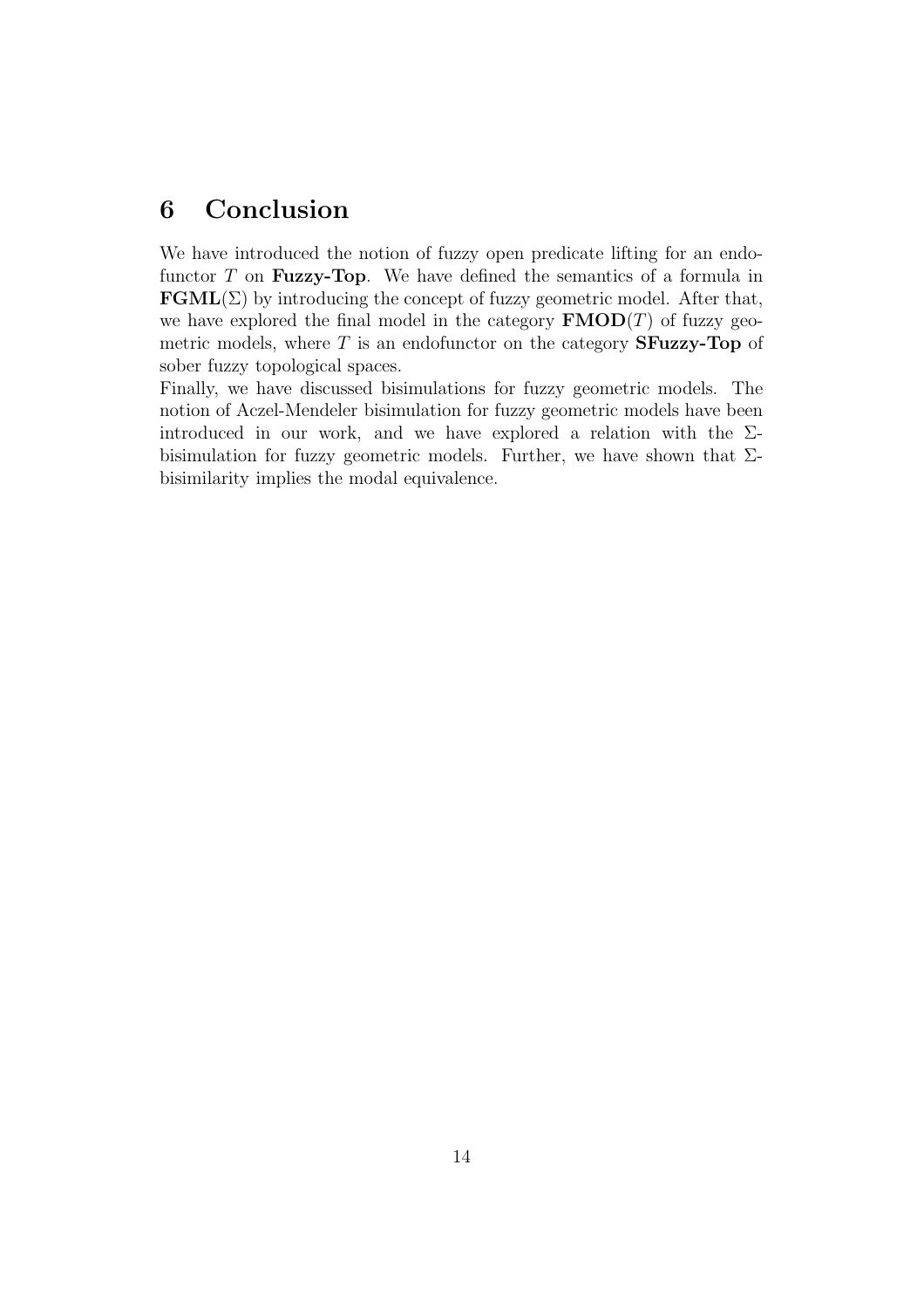# <span id="page-14-14"></span>References

- <span id="page-14-1"></span>[1] J. H. Ad´amek, H, Herrlich, G. E. Strecker.: Abstract and Concrete Categories, second ed., Dover Publications, Mineola, New York, 2009.
- <span id="page-14-2"></span>[2] Vickers, Steven.: Topology via logic. Cambridge University Press, 1996.
- <span id="page-14-3"></span>[3] Abramsky, Samson.: Domain theory and the logic of observable properties. arXiv preprint [arXiv:1112.0347,](http://arxiv.org/abs/1112.0347) 2011.
- <span id="page-14-4"></span>[4] Goldblatt, Robert.: Topoi: the categorial analysis of logic. Elsevier, 2014.
- <span id="page-14-5"></span>[5] Johnstone, Peter T.: Topos theory. Courier Corporation, 2014.
- <span id="page-14-6"></span>[6] MacLane, Saunders., Moerdijk, Ieke.: Sheaves in geometry and logic. Springer-Verlag, 1992.
- <span id="page-14-7"></span>[7] Vickers, Steven.: Geometric logic in computer science. Theory and Formal Methods 1993, Springer-Verlag, London, 37-54, 1993.
- <span id="page-14-0"></span>[8] Vickers, Steven.: Topology via constructive logic. Logic, Language, and Computation, 2, 1999.
- [9] Chakraborty, Mihir K., Jana, Purbita.: Fuzzy topology via fuzzy geometric logic with graded consequence. International Journal of Approximate Reasoning, 80, 334-347, 2017.
- <span id="page-14-8"></span>[10] Chang, Chin-Liang.: Fuzzy topological spaces. Journal of mathematical Analysis and Applications, 24(1), 182-190, 1968.
- <span id="page-14-9"></span>[11] Chakraborty, M K., Ahsanullah, TMG.: Fuzzy topology on fuzzy sets and tolerance topology. Fuzzy sets and systems, 45(1), 103-108,1992.
- <span id="page-14-10"></span>[12] Hohle, Ulrich.: Fuzzy topologies and topological space objects in a topos. Fuzzy Sets and Systems, 19(3), 299-304, 1986.
- <span id="page-14-11"></span>[13] Lowen, R.: Fuzzy topological spaces and fuzzy compactness. Journal of Mathematical analysis and applications, 56(3), 621-633, 1976.
- <span id="page-14-12"></span>[14] Pao-Ming, Pu., Ying-Ming, Liu: Fuzzy topology. I. Neighborhood structure of a fuzzy point and Moore-Smith convergence. Journal of Mathematical Analysis and Applications, 76(2), 571-599, 1980.
- <span id="page-14-13"></span>[15] Syropoulos, Apostolos., de Paiva, Valeria.: Fuzzy topological systems. arXiv preprint [arXiv:1107.2513,](http://arxiv.org/abs/1107.2513) 2011.